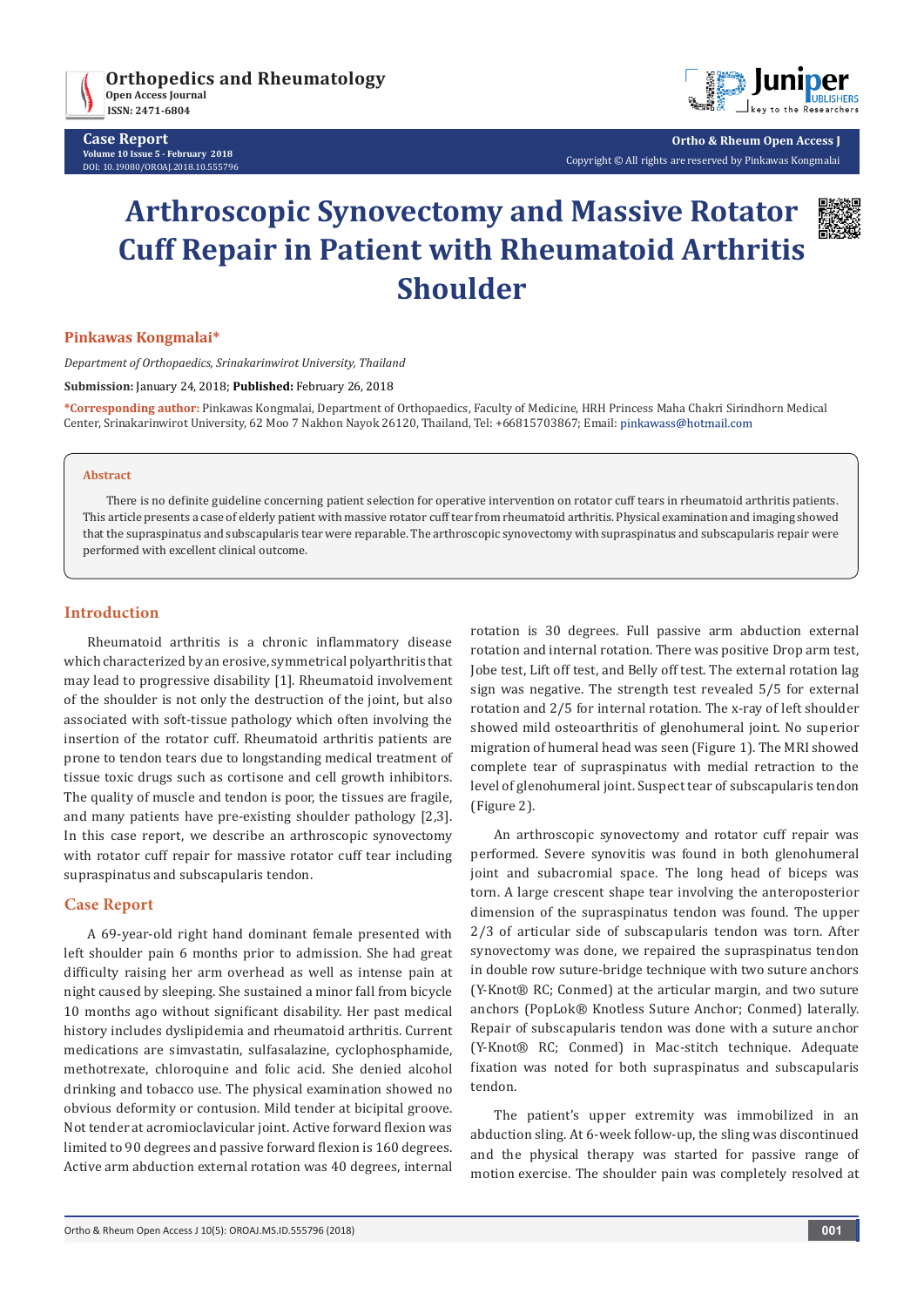this period. At 12-week-follow-up, the patient had full passive range of motion in all direction without pain. At 24 months after surgery, the patient demonstrated 170° of active forward flexion and abduction, external and internal rotation comparable to the contralateral side. The belly off test was negative. The author has obtained the patient's written informed consent for print and electronic publication of the case report and accompanying images.



**Figure 1:** Left shoulder x-ray showed diffuse osteopenia, osteophyte at humeral head, bone cysts at humeral head, osteoarthritis of acromioclavicular joint. Note that there was no superior migration of humeral head.



**Figure 2:** The MRI revealed chronic synovitis of glenohumeral joint and subacromial bursitis with moderate amount of effusion. Mild osteoarthritis of glenohumeral joint. Full thickness, complete tear of supraspinatus tendon with medial retraction to the level of glenohumeral joint. Suspect partial tear of subscapularis tendon. Complete tear of long head of biceps tendon. Osteoarthritis of acromioclavicular joint.

### **Discussion**

The current information for rotator cuff tear in patients with rheumatoid arthritis is very little. When rotator cuff tear occurs in rheumatoid arthritis patients, they frequently have some degrees of degenerative changes of the shoulder joint. Some authors advocate against the surgical option of rotator cuff repair alone [4-6]. The non-surgical treatment can begin with activity modifications, medications, physical therapy or intra-articular steroid injection. If conservative treatment fails, surgery may be an option. It is crucial to understand the expectations of patients before choosing the surgical options. In addition, the patient should have goodwill to be compliant with the post-operative protocol. The mainstay of surgical management for rheumatoid arthritis shoulder has been synovectomy for early-stage and arthroplasty for late-stage disease [2,7,8] Smith and colleagues [9] report the series of rotator cuff repair in 23 shoulders with

rheumatoid arthritis. In this population, they found that durable pain relief and patient satisfaction can be achieved. Interestingly, the functional gains could not be expected in patients with full-thickness rotator cuff tears. One should notice that only 5 patients of this series had a large to massive rotator cuff tear.

However, we thought that the general strategy for evaluation of reparability of the rotator cuff should not be difference from normal population. For massive rotator cuff tear, the decisive factors whether to repair the rotator cuff are the tendon retraction, the fatty infiltration and the upward migration of humeral head. For this patient, although the stump of the supraspinatus tendon was retracted nearly to the glenohumeral joint level, the degree of fatty infiltration is Goutalier grade 2 and there was no proximal migration. Therefore, we considered as the reparable rotator cuff tear.